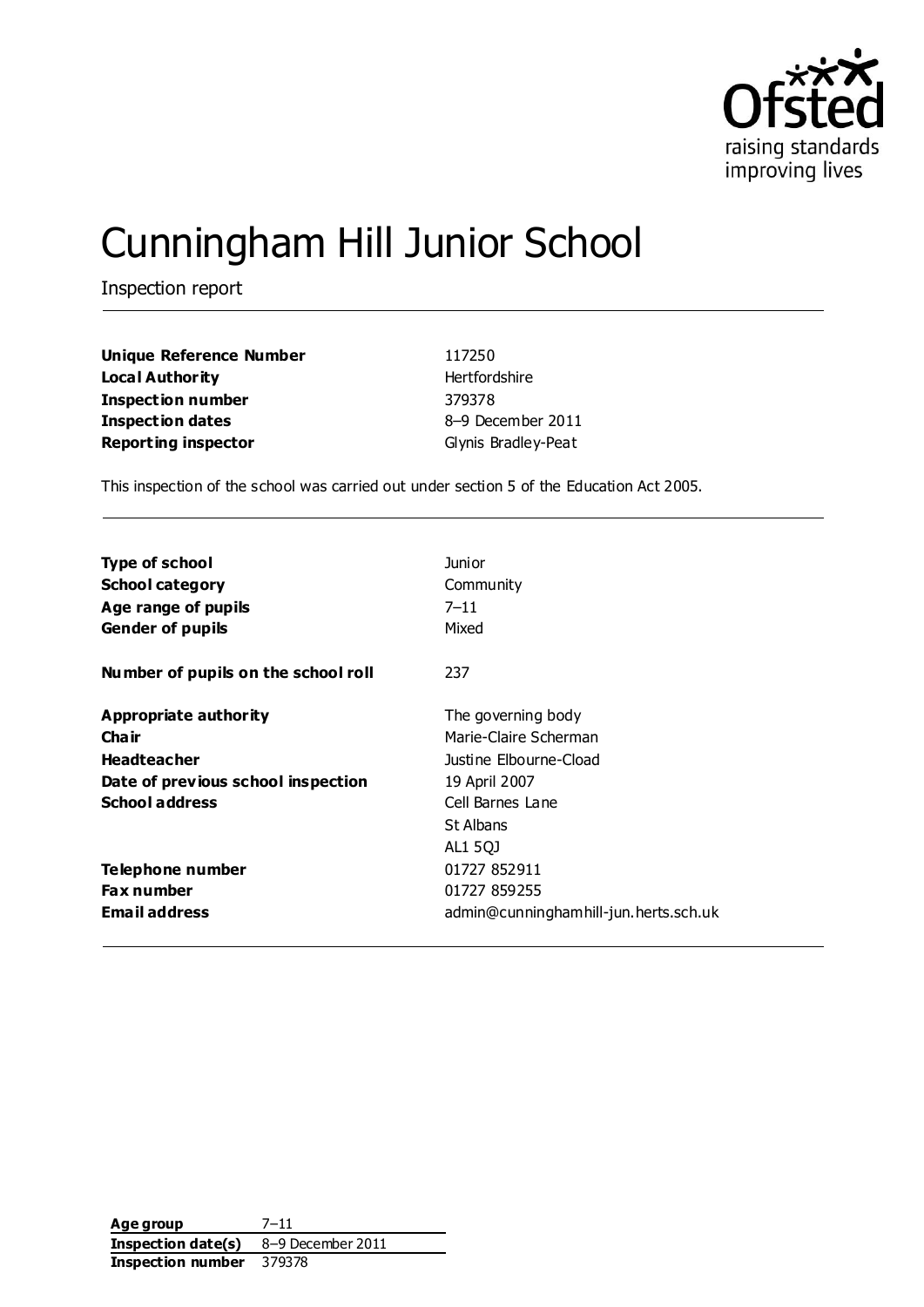The Office for Standards in Education, Children's Services and Skills (Ofsted) regulates and inspects to achieve excellence in the care of children and young people, and in education and skills for learners of all ages. It regulates and inspects childcare and children's social care, and inspects the Children and Family Court Advisory Support Service (Cafcass), schools, colleges, initial teacher training, work-based learning and skills training, adult and community learning, and education and training in prisons and other secure establishments. It assesses council children's services, and inspects services for looked after children, safeguarding and child protection.

Further copies of this report are obtainable from the school. Under the Education Act 2005, the school must provide a copy of this report free of charge to certain categories of people. A charge not exceeding the full cost of reproduction may be made for any other copies supplied.

If you would like a copy of this document in a different format, such as large print or Braille, please telephone 0300 123 4234, or email enquiries@ofsted.gov.uk.

You may copy all or parts of this document for non-commercial educational purposes, as long as you give details of the source and date of publication and do not alter the information in any way.

To receive regular email alerts about new publications, including survey reports and school inspection reports, please visit our website and go to 'Subscribe'.

Piccadilly Gate Store St **Manchester** M1 2WD

T: 0300 123 4234 Textphone: 0161 618 8524 E: enquiries@ofsted.gov.uk W: www.ofsted.gov.uk

Ofsted

© Crown copyright 2011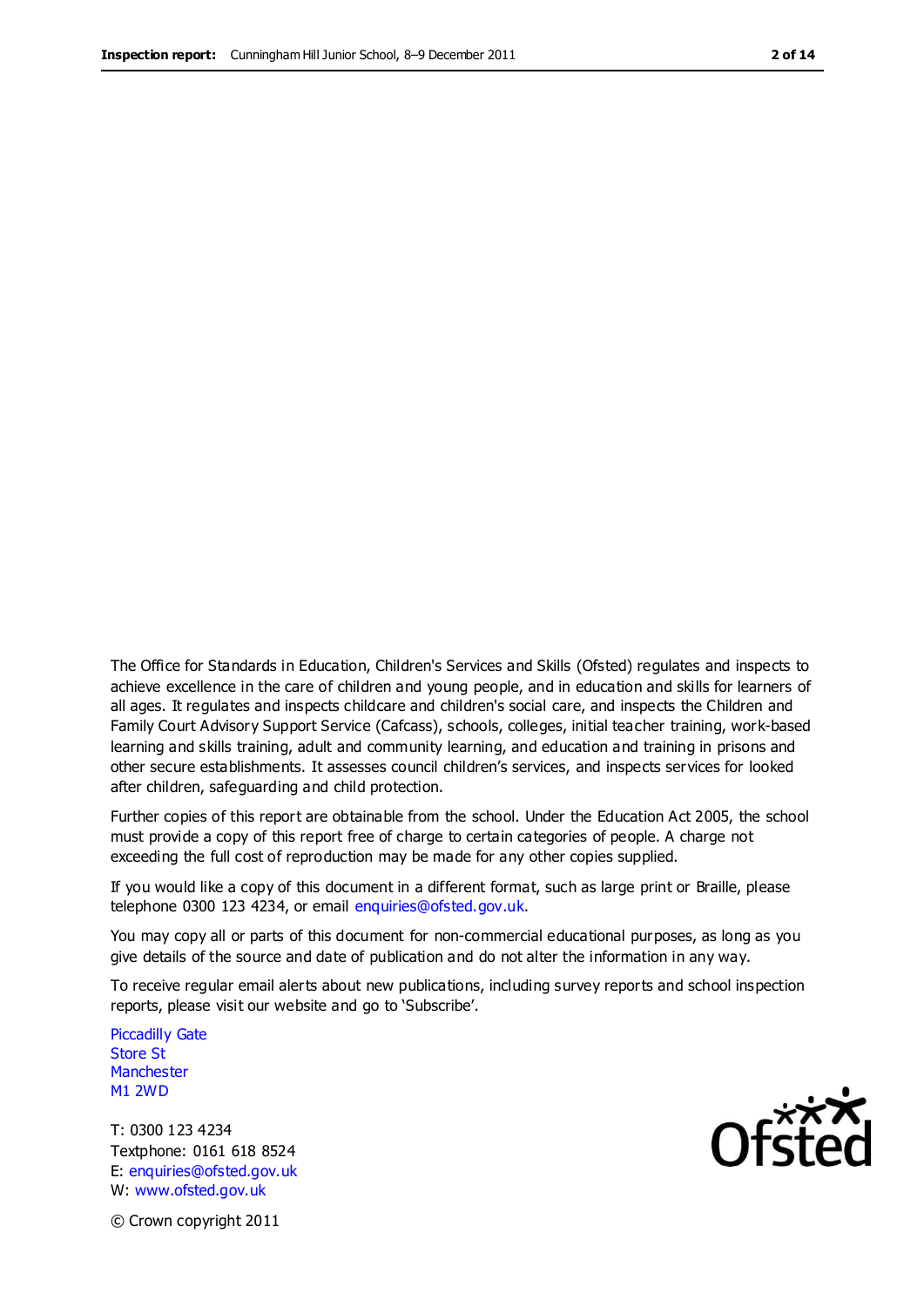# **Introduction**

This inspection was carried out by three additional inspectors. The inspectors visited 19 lessons taught by 11 teachers and held meetings with the headteacher, senior leadership team, teaching staff, members of the governing body and pupils. They observed the school's work and looked at pupils' books. The inspectors checked documents, including the school improvement plan, systems for tracking pupils' progress, safeguarding documentation and school policies. They also analysed responses to questionnaires from 143 parents and carers, in addition to those received from staff and pupils.

The inspection team reviewed many aspects of the school's work. It looked in detail at a number of key areas.

- Do girls make similar progress to boys, particularly in mathematics, and is progress consistent across subjects?
- How effectively do teachers use assessment to re-shape tasks during lessons to ensure pupils, move forward in their learning, especially the most-able pupils?
- What part does the governing body play in school improvement through rigorous monitoring?
- What are the key factors are which contribute to the school's successful track record?

# **Information about the school**

This is an average-sized primary school. The proportion of pupils known to be eligible for free school meals is lower than average but increasing year on year. The proportion of pupils from minority ethnic groups is above average. The percentage who speak English as an additional language is average. The proportion of pupils with special educational needs and/or disabilities is below average. The needs of these pupils are mostly related to behaviour and specific learning difficulties. The school has a number of awards, including the Becta ICT Mark, and has achieved national Healthy Schools status.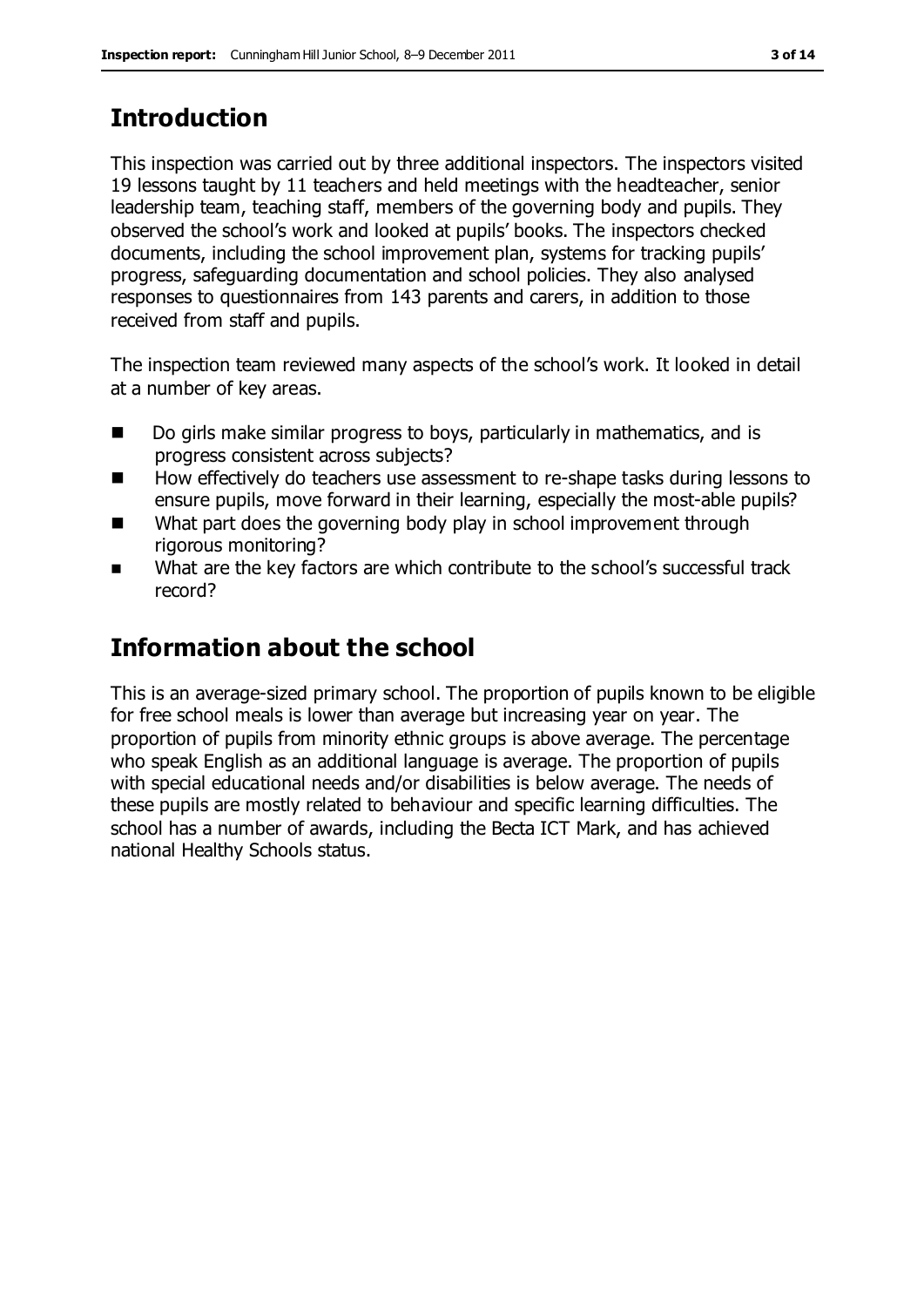## **Inspection judgements**

| Overall effectiveness: how good is the school?  |  |  |
|-------------------------------------------------|--|--|
| The school's capacity for sustained improvement |  |  |

#### **Main findings**

Cunningham Hill Junior provides an outstanding education for its pupils. It is led by an exceptional headteacher who is extremely well supported by two assistant headteachers and a team of very talented and hard-working teachers. They all share a common vision and are passionate about their school. Their excellent teamwork ensures that all pupils are able to maximise their life chances. One of the key features contributing to the success of the school is the high quality of the teaching. Teachers are extremely knowledgeable and enthusiastic about their subjects. They capture pupils' imaginations and are skilled at transporting them into exciting new worlds. This was exemplified in an art lesson through which excited pupils in Year 6 explored the mind and imagery of Picasso. Pupils show high levels of interest and excitement, are keen to answer questions and share their thinking with each other and their teachers. This is supported extremely well by all teachers, who use their highly effective questioning skills to clarify, challenge and extend pupils' thinking or further develop their ideas.

Pupils say they feel safe. This is because, as one pupil said, 'there are sensible rules and everyone behaves really well.' They understand potentially unsafe situations and how to deal with them. For example, they speak confidently about how to keep themselves safe near water, on the roadside and how to deal with interactions on the internet. The care, support and guidance provided by the school are excellent and promote independence and achievement. Pupils are very polite and considerate. They greet visitors with a smile and readily welcome them to their school with pride. Their behaviour is exemplary in and around the school. This makes a strong contribution to the progress pupils make in lessons. Achievement is outstanding. Pupils make outstanding gains in their learning in a very short space of time. Throughout the school progress accelerates and is very impressive; pupils meet and exceed highly challenging targets. The excellent curriculum contributes very well to pupils' personal development. For example, pupils are encouraged to enter a variety of competitions to enrich their learning such as the National Mathematics Challenge for secondary schools in which they have gained awards at gold, silver and bronze level.

The senior leadership team know the school exceedingly well. Self-evaluation is accurate and searching. Procedures are extremely thorough and ensure an unrelenting focus on achievement and a drive for excellence at all levels. Teachers are supported and coached very effectively, and become increasingly confident. Teaching assistants contribute well to classroom practice because they are well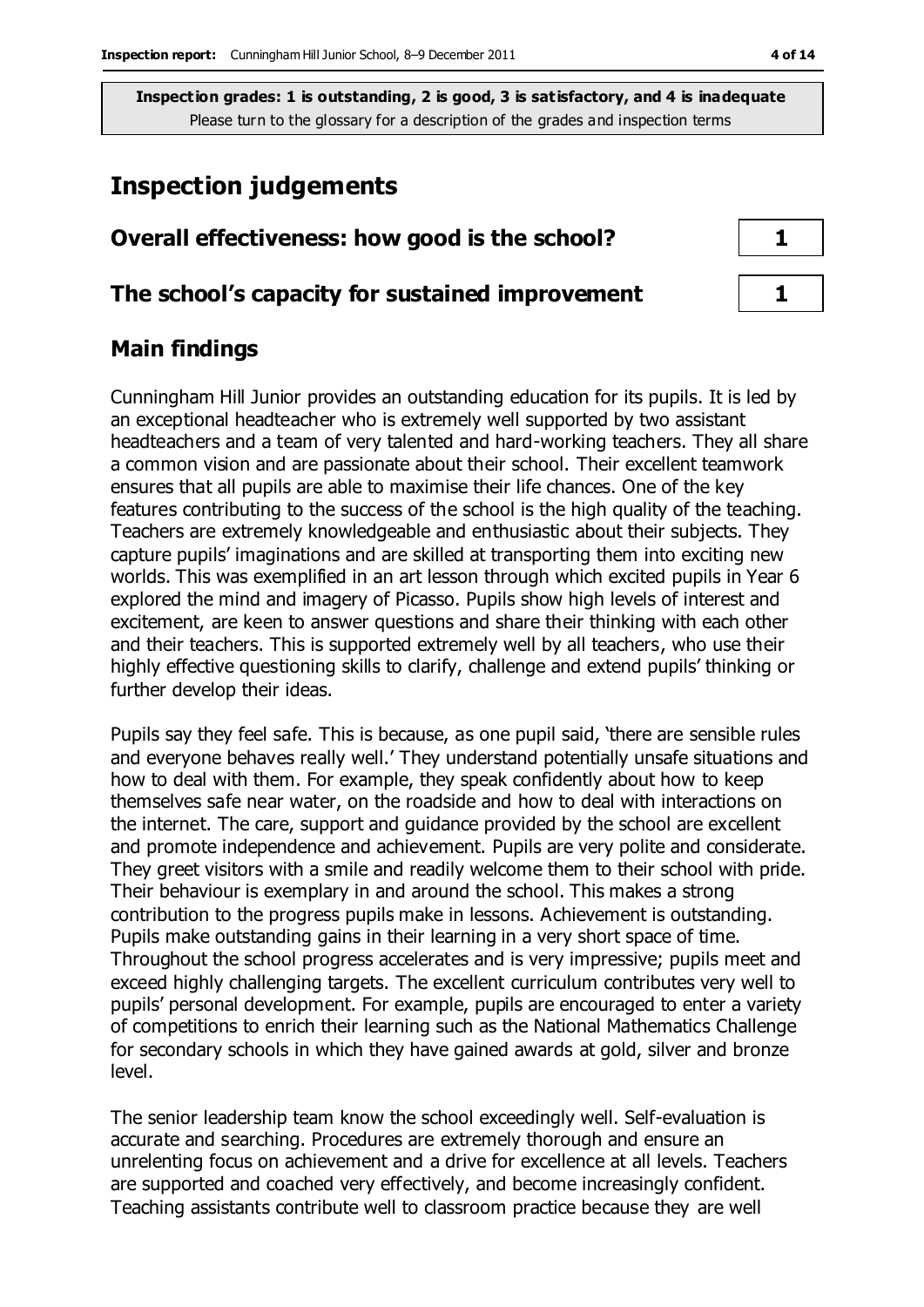directed. Areas for improvement identified at the time of the previous inspection have been successfully tackled. Higher-attaining pupils are challenged to achieve as well as they can in the vast majority of lessons. Links with the neighbouring infant school have strengthened considerably, ensuring that pupils make a smooth transition to the junior school. No learning time is lost. Attendance is high, reflecting how much pupils enjoy coming to school. Much teaching is outstanding but the school is never complacent and focuses attention on improving good teaching and making it even better. Its successes indicate that the school has outstanding capacity for further improvement. The governing body contributes well to the life of the school and holds the school to account for its performance. Its members offer support and challenge to staff. However, they do not always monitor closely enough the impact of the school's actions to bring about improvement.

The school has developed many links with a variety of organisations which benefit pupils' learning. This ensures they are prepared well for the next stage in their education. Along with their high level of basic skills, pupils are prepared outstandingly well for their future lives.

#### **What does the school need to do to improve further?**

- Move all elements of the school to outstanding, building on the work already started, by:
	- supporting teachers to implement individual areas for improvement from lesson observations
	- providing more opportunities for pupils to develop an understanding of different cultures from their own
	- training governors to monitor the impact of the school's work more systematically.

#### **Outcomes for individuals and groups of pupils 1**

Pupils enter the school with generally above-average levels of attainment, although this fluctuates a little from year-to-year. By the time pupils reach the end of Year 6 they reach high levels of attainment and a large proportion gain the highest level in national tests. Their progress is outstanding. No groups of pupils underachieve, and girls and boys achieve equally well. Those pupils with special educational needs and/or disabilities make huge gains in their learning and reach the challenging targets set for them. Pupils develop confidence in their learning because teaching is inspirational and relationships are valued. They look up to their teachers who act as excellent role models. Pupils develop independence because teachers provide opportunities for them to think for themselves and solve their own problems. In an excellent mathematics lesson in Year 6, pupils tussled with problems about percentages, fractions and decimals. They challenged themselves well by choosing appropriate questions matched to their abilities. Pupils voice their opinions well. In an excellent Year 5 literacy lesson, pupils were involved in role play about the Victorians. They learnt about Victorian dialogue and were able to speak eloquently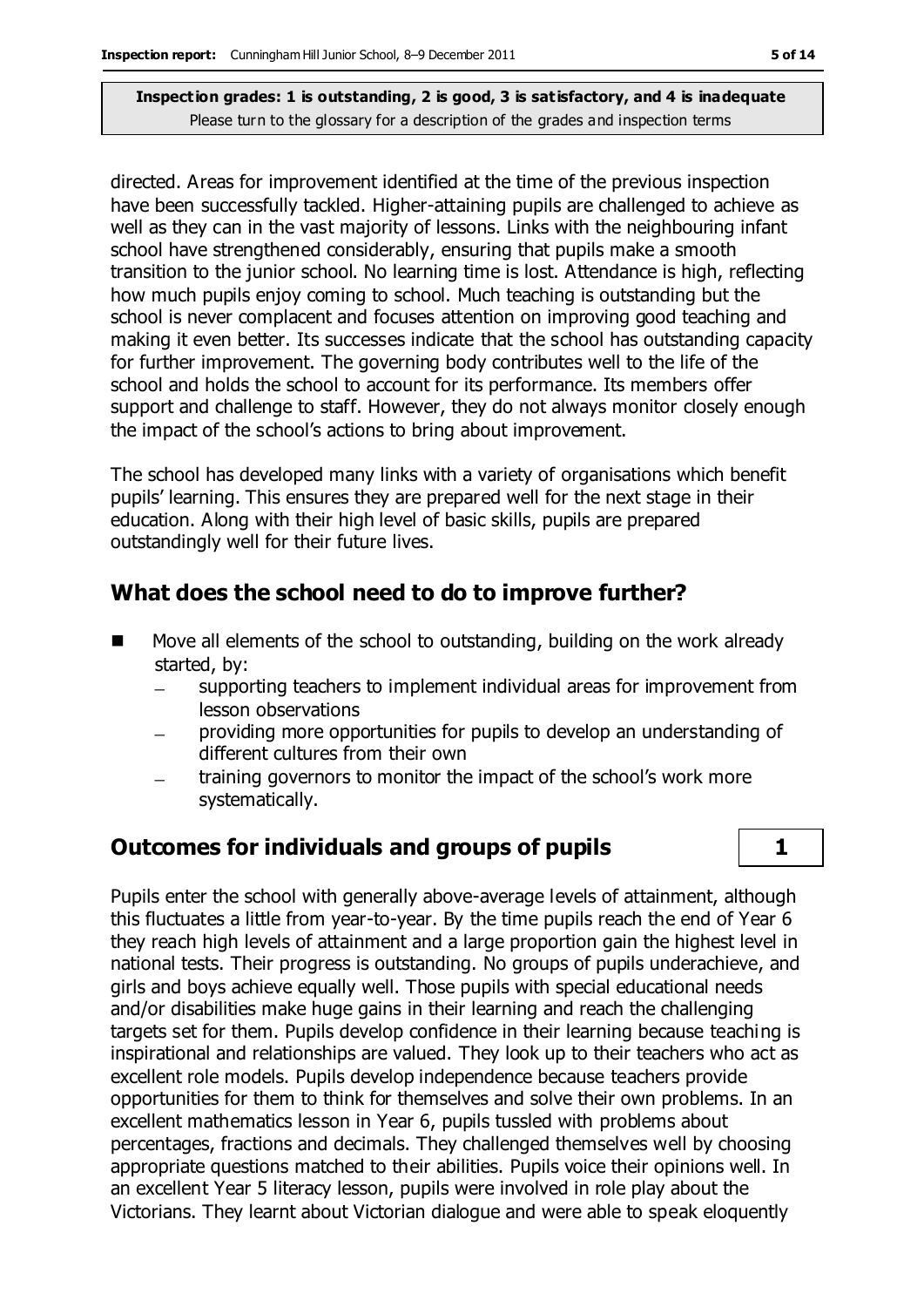about the life and times of the people.

Pupils have an excellent understanding of what constitutes a healthy lifestyle Most recognise that exercise and fitness activities help them to relax and develop their emotional well-being. Nearly all take up activities which keep them fit. The acquisition of Healthy School status demonstrates the school's commitment to developing pupils' healthy lifestyles. Pupils work tirelessly in the locality, for example by working with senior citizens in their 'Sharing Stories' group and entertaining members of the local community at Christmas time. Pupils see these times as opportunities to act as 'ambassadors for the school'. Older pupils wrote to the town council and then worked with the council to make their local park safer by removing debris and unsafe play equipment. 'Young leaders' in Year 6 are trained to support younger children in the school and in the nearby infant school. They support the infants with 'golden time' every Friday and run an Infant Lego Club. Pupils' contribution to the community is excellent. Spiritual, social, moral and cultural development is good. While there are outstanding elements in most aspects, pupils' cultural understanding is less well developed.

**Pupils' achievement and the extent to which they enjoy their learning** Taking into account: Pupils' attainment<sup>1</sup> The quality of pupils' learning and their progress The quality of learning for pupils with special educational needs and/or disabilities and their progress **1** 1 1 1 **The extent to which pupils feel safe 1 Pupils' behaviour 1** The extent to which pupils adopt healthy lifestyles **1** 1 **The extent to which pupils contribute to the school and wider community 1 The extent to which pupils develop workplace and other skills that will contribute to their future economic well-being** Taking into account: Pupils' attendance<sup>1</sup> **1** 1 **The extent of pupils' spiritual, moral, social and cultural development 2**

These are the grades for pupils' outcomes

### **How effective is the provision?**

Teaching and learning are outstanding because teachers plan stimulating, highquality lessons which pupils thoroughly enjoy. Pupils are engaged and interested in the wide range of activities regularly offered to them in the vast majority of lessons. Teachers are highly skilled in the use of electronic whiteboards to enhance and

 $\overline{a}$ <sup>1</sup> The grades for attainment and attendance are: 1 is high; 2 is above average; 3 is broadly average; and 4 is low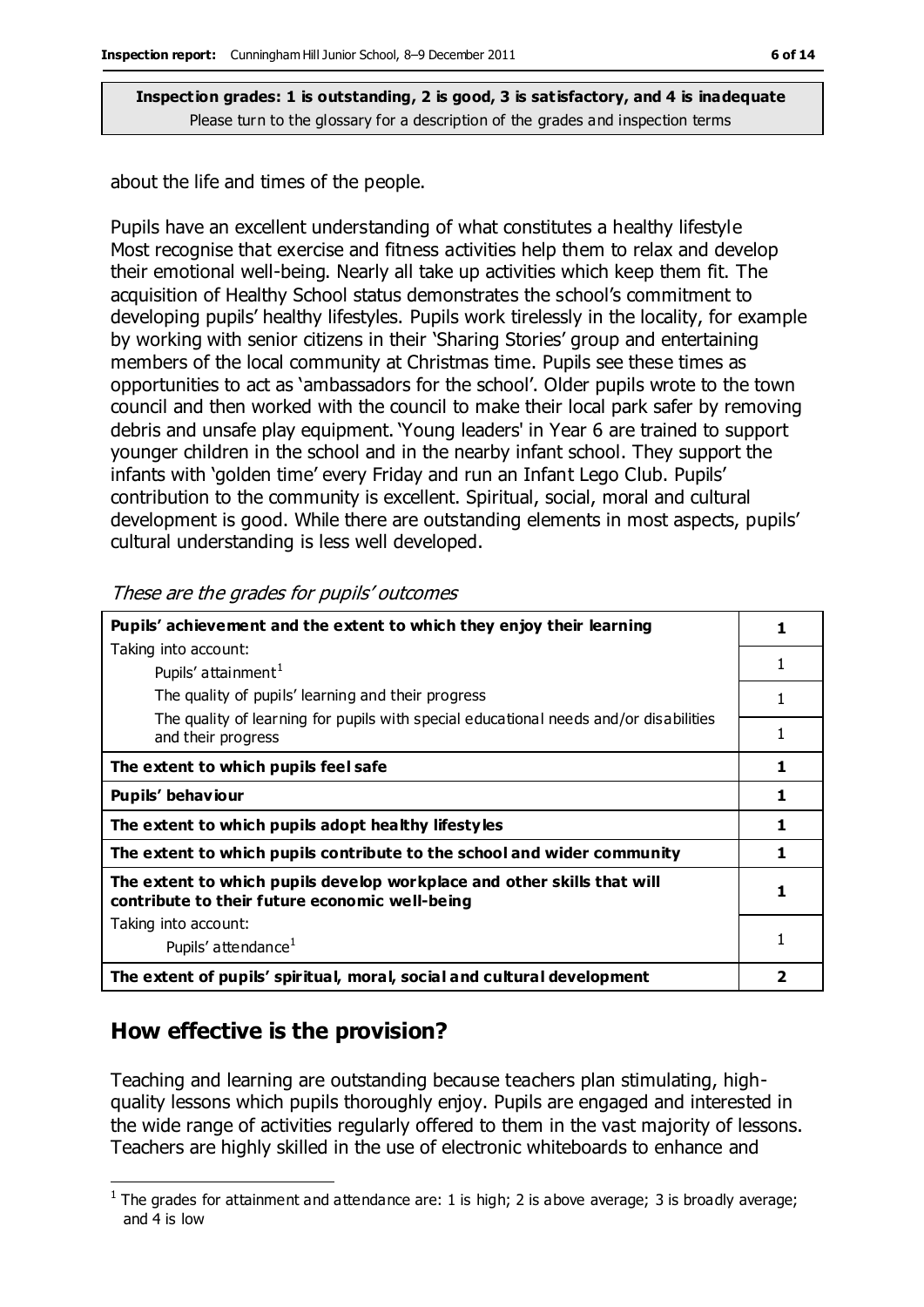enliven learning. In addition, their expertise in the use of other technology is exemplary. In an outstanding lesson in information and communication technology (ICT), pupils were able to reach exceptionally high levels of attainment and develop their skills extremely well. This was because the teacher's subject knowledge was thorough and secure. Pupils made their own animations and then busily set to work making their 'voice overs'. The end product was excellent and, as a result, pupils broke into spontaneous applause. The Becta ICT mark demonstrates teachers' high technical abilities. Teachers' oral feedback to pupils while they work ensures they are challenged to reach the highest levels of attainment. Written feedback provides clear hints and tips about how to improve their work next time. Teaching assistants are very active and support the learning of pupils most effectively. This is because teachers take the time to brief them properly so that they know what is expected in lessons. This helps all pupils to achieve and contributes much to their success.

The curriculum is outstanding because it ensures that there are many opportunities to experience high-quality learning, both in and out of lessons. Almost all pupils attend at least one of the high number of extra-curricular clubs on offer. These cover many sports, music, theatre and art and a range of other activities. All pupils are provided with the chance to excel and to experience something new. Outside groups provide additional opportunities to enrich pupils' learning and imaginative themed days and weeks create further memorable experiences. The school has forged strong links with other educational establishments which has resulted in further enrichment.

Exceptional personal outcomes for pupils are underpinned by the outstanding care, support and guidance afforded by the school. Behaviour is exemplary at all times because expectations are made very clear. Pupils are polite and courteous to each other and show genuine concern if their friends, or any other pupils, are encountering difficulties. They are mature young people. Safety and welfare are of prime importance to all staff. Academic progress is meticulously tracked to ensure any sign of emerging underachievement is tackled vigorously.

These are the grades for the quality of provision

| The quality of teaching                                                                                    |  |
|------------------------------------------------------------------------------------------------------------|--|
| Taking into account:                                                                                       |  |
| The use of assessment to support learning                                                                  |  |
| The extent to which the curriculum meets pupils' needs, including, where<br>relevant, through partnerships |  |
| The effectiveness of care, guidance and support                                                            |  |

#### **How effective are leadership and management?**

Leadership and management are exemplary at all levels. Newly qualified teachers acquire high levels of expertise rapidly because all around them they have excellent role models. Monitoring and evaluation by senior leaders are meticulous. Assessment data are used highly effectively to pinpoint pupils who require extra input to make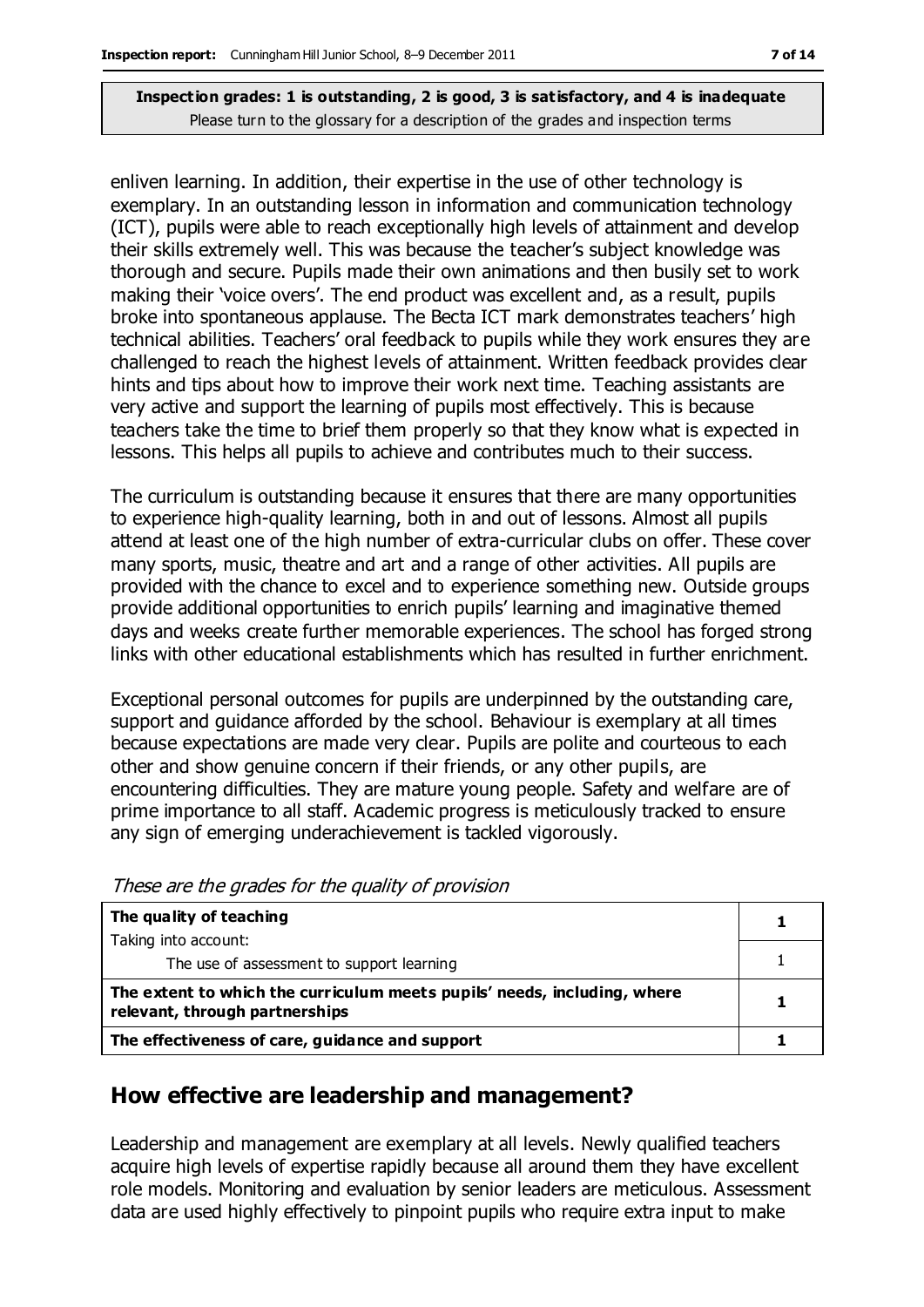accelerated progress. The school clearly knows what it should do to improve further and has excellent plans in place to ensure its continual development. Pupils' achievement is the school's first concern. Development plans are of high quality and are regularly reviewed, demonstrating a reflective approach to planning. Governance is good and the governing body knows what the performance data show about the school. They are developing a clearer understanding of the school's strengths and areas of relative weakness but realise that their monitoring role requires further development.

Community cohesion is promoted well and the work of the school is beginning to focus on developing pupils' comprehension of life in multi-cultural Britain. Parents and carers are engaged highly effectively in the work of the school through a variety of workshops and other events. Excellent teaching ensures that any gaps between groups of pupils narrows swiftly, promoting equal opportunity for all. Discrimination is tackled very well and not tolerated. Safeguarding requirements are all in place and staff are well trained in matters of child protection. Checks on adults who work in the school are carried out regularly and rigorously. The school works extremely well with key agencies.

| The effectiveness of leadership and management in embedding ambition and<br>driving improvement                                                                     |                         |
|---------------------------------------------------------------------------------------------------------------------------------------------------------------------|-------------------------|
| Taking into account:                                                                                                                                                |                         |
| The leadership and management of teaching and learning                                                                                                              | 1                       |
| The effectiveness of the governing body in challenging and supporting the<br>school so that weaknesses are tackled decisively and statutory responsibilities<br>met | $\overline{\mathbf{2}}$ |
| The effectiveness of the school's engagement with parents and carers                                                                                                | 1                       |
| The effectiveness of partnerships in promoting learning and well-being                                                                                              | 1                       |
| The effectiveness with which the school promotes equality of opportunity and<br>tackles discrimination                                                              | 1                       |
| The effectiveness of safeguarding procedures                                                                                                                        | 1                       |
| The effectiveness with which the school promotes community cohesion                                                                                                 | $\overline{\mathbf{2}}$ |
| The effectiveness with which the school deploys resources to achieve value for<br>money                                                                             |                         |

These are the grades for leadership and management

### **Views of parents and carers**

Over half the parents and carers returned the questionnaires and almost all of these were extremely positive about the school. The overwhelming majority were in agreement with many of the statements posed on the questionnaire, and consequently the level of disagreement was extremely low. A high proportion of parents and carers made additional comments. A few feel that unacceptable behaviour is not dealt with effectively. Inspectors found behaviour and its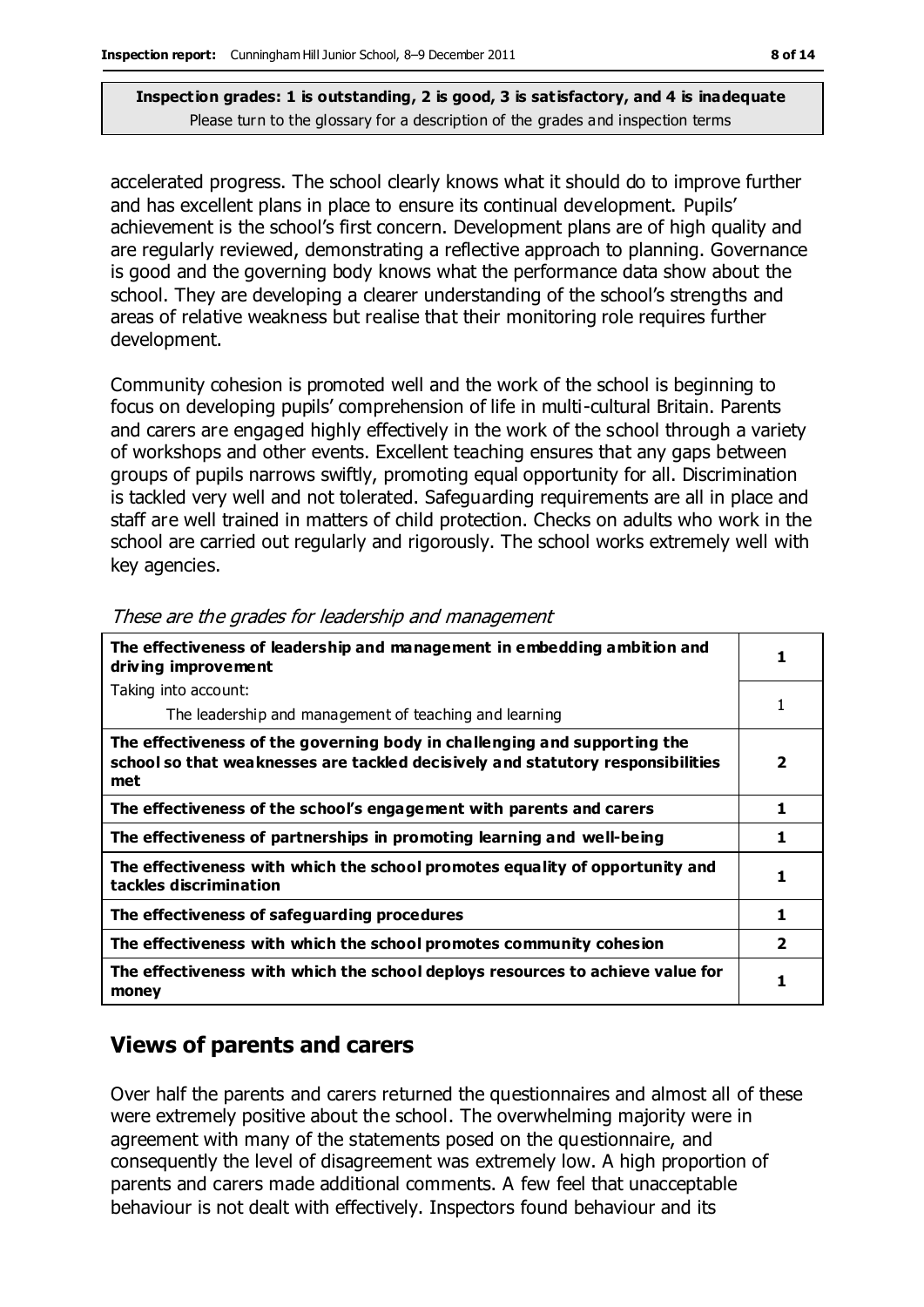management to be outstanding. A few parents and carers felt that their views and concerns were not taken into account well enough. This was brought to the attention of the school.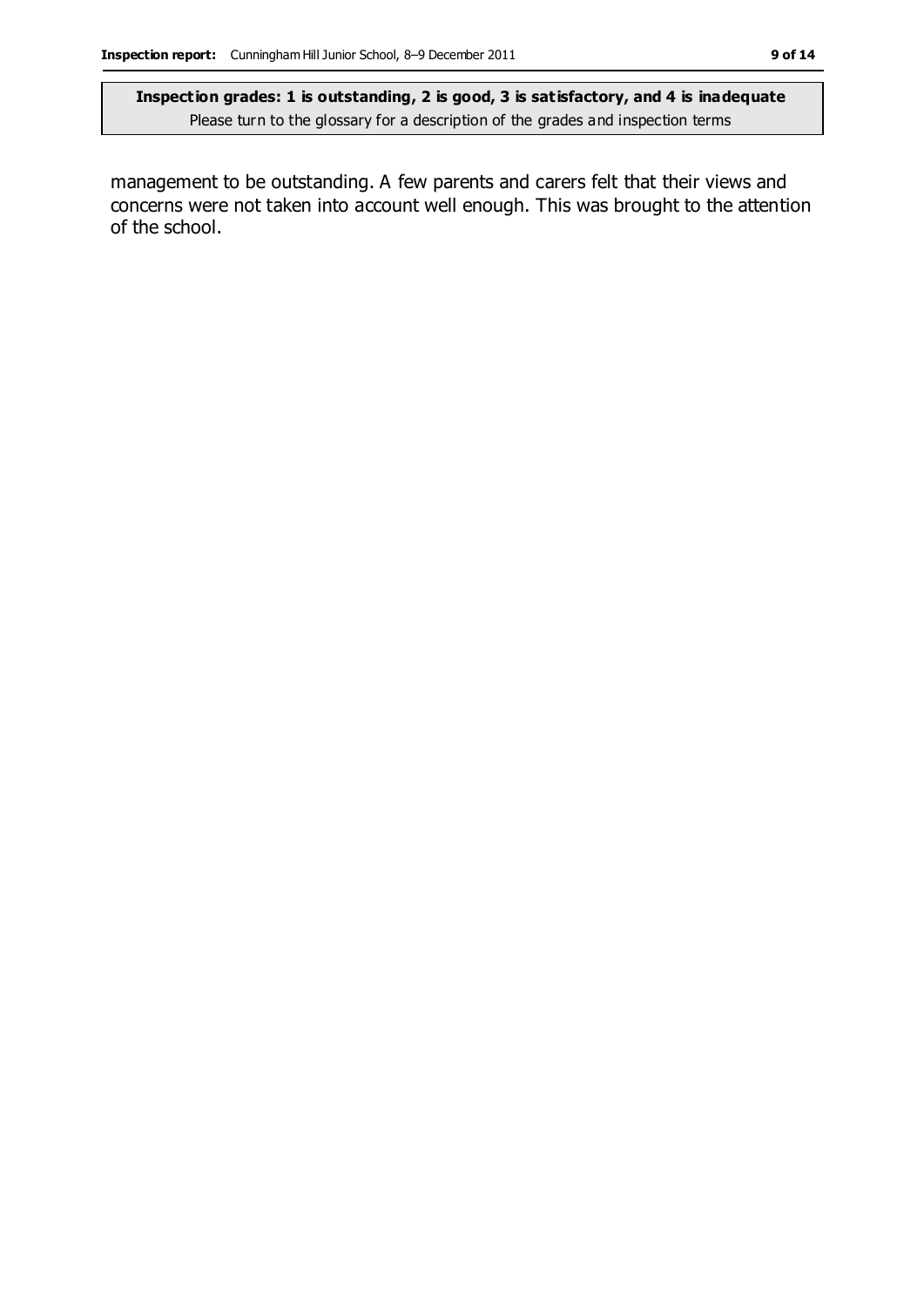#### **Responses from parents and carers to Ofsted's questionnaire**

Ofsted invited all the registered parents and carers of pupils registered at Cunningham Hill Junior School to complete a questionnaire about their views of the school.

In the questionnaire, parents and carers were asked to record how strongly they agreed with 13 statements about the school.

The inspection team received 143 completed questionnaires by the end of the on-site inspection. In total, there are 237 pupils registered at the school.

| <b>Statements</b>                                                                                                                                                                                                                                       | <b>Strongly</b><br>agree |               | <b>Agree</b> |               | <b>Disagree</b> |               | <b>Strongly</b><br>disagree |               |
|---------------------------------------------------------------------------------------------------------------------------------------------------------------------------------------------------------------------------------------------------------|--------------------------|---------------|--------------|---------------|-----------------|---------------|-----------------------------|---------------|
|                                                                                                                                                                                                                                                         | <b>Total</b>             | $\frac{1}{2}$ | <b>Total</b> | $\frac{1}{2}$ | <b>Total</b>    | $\frac{0}{0}$ | <b>Total</b>                | $\frac{1}{2}$ |
| My child enjoys school                                                                                                                                                                                                                                  | 91                       | 64            | 49           | 34            | 1               | 1             | 0                           | 0             |
| The school keeps my child<br>safe                                                                                                                                                                                                                       | 110                      | 77            | 33           | 23            | 0               | 0             | $\mathbf 0$                 | 0             |
| The school informs me about<br>my child's progress                                                                                                                                                                                                      | 62                       | 43            | 70           | 49            | 8               | 6             | $\mathbf 0$                 | $\mathbf 0$   |
| My child is making enough<br>progress at this school                                                                                                                                                                                                    | 63                       | 44            | 73           | 51            | 5               | 3             | 1                           | 1             |
| The teaching is good at this<br>school                                                                                                                                                                                                                  | 87                       | 61            | 53           | 37            | $\overline{2}$  | 1             | $\mathbf 0$                 | $\Omega$      |
| The school helps me to<br>support my child's learning                                                                                                                                                                                                   | 71                       | 50            | 66           | 46            | 1               | 1             | $\Omega$                    | 0             |
| The school helps my child to<br>have a healthy lifestyle                                                                                                                                                                                                | 75                       | 52            | 66           | 46            | $\overline{2}$  | 1             | $\Omega$                    | $\mathbf 0$   |
| The school makes sure that<br>my child is well prepared for<br>the future (for example<br>changing year group,<br>changing school, and for<br>children who are finishing<br>school, entering further or<br>higher education, or entering<br>employment) | 71                       | 50            | 62           | 43            | $\overline{2}$  | 1             | 1                           | 1             |
| The school meets my child's<br>particular needs                                                                                                                                                                                                         | 74                       | 52            | 60           | 42            | 6               | 4             | $\mathbf 0$                 | 0             |
| The school deals effectively<br>with unacceptable behaviour                                                                                                                                                                                             | 68                       | 48            | 62           | 43            | 1               | 1             | $\overline{2}$              | 1             |
| The school takes account of<br>my suggestions and<br>concerns                                                                                                                                                                                           | 55                       | 38            | 75           | 52            | 4               | 3             | 1                           | 1             |
| The school is led and<br>managed effectively                                                                                                                                                                                                            | 91                       | 64            | 44           | 31            | 3               | 2             | $\mathbf{1}$                | 1             |
| Overall, I am happy with my<br>child's experience at this<br>school                                                                                                                                                                                     | 93                       | 65            | 46           | 32            | 1               | 1             | 1                           | 1             |

The table above summarises the responses that parents and carers made to each statement. The percentages indicate the proportion of parents and carers giving that response out of the total number of completed questionnaires. Where one or more parents and carers chose not to answer a particular question, the percentages will not add up to 100%.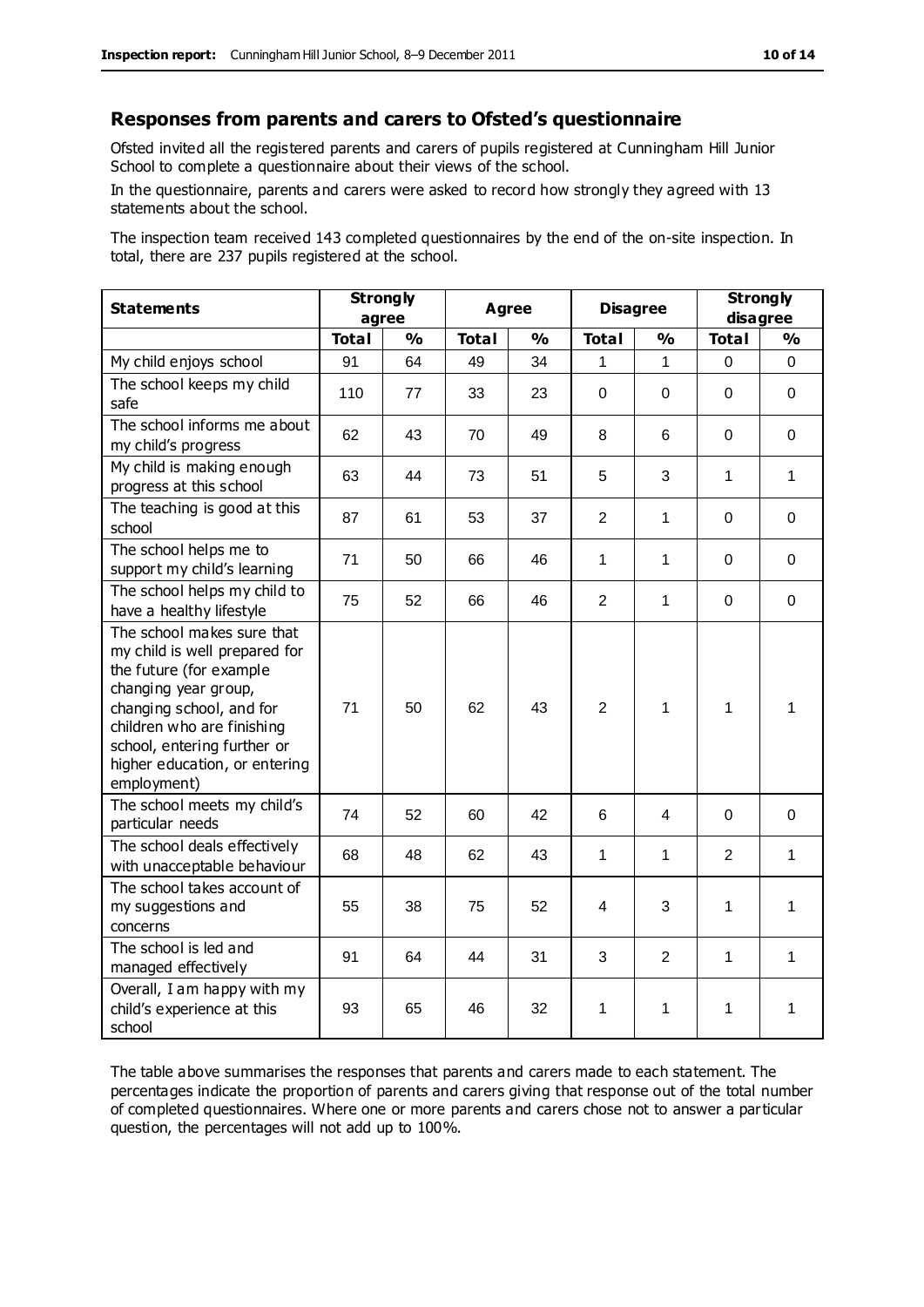# **Glossary**

#### **What inspection judgements mean**

| <b>Grade</b> | <b>Judgement</b> | <b>Description</b>                                                                                                                                                                                                               |
|--------------|------------------|----------------------------------------------------------------------------------------------------------------------------------------------------------------------------------------------------------------------------------|
| Grade 1      | Outstanding      | These features are highly effective. An outstanding<br>school provides exceptionally well for all its pupils' needs.                                                                                                             |
| Grade 2      | Good             | These are very positive features of a school. A school<br>that is good is serving its pupils well.                                                                                                                               |
| Grade 3      | Satisfactory     | These features are of reasonable quality. A satisfactory<br>school is providing adequately for its pupils.                                                                                                                       |
| Grade 4      | Inadequate       | These features are not of an acceptable standard. An<br>inadequate school needs to make significant<br>improvement in order to meet the needs of its pupils.<br>Ofsted inspectors will make further visits until it<br>improves. |

#### **Overall effectiveness of schools**

|                       | Overall effectiveness judgement (percentage of schools) |      |                     |                   |
|-----------------------|---------------------------------------------------------|------|---------------------|-------------------|
| <b>Type of school</b> | <b>Outstanding</b>                                      | Good | <b>Satisfactory</b> | <b>Inadequate</b> |
| Nursery schools       | 43                                                      | 47   | 10                  |                   |
| Primary schools       | 6                                                       | 46   | 42                  |                   |
| Secondary             | 14                                                      | 36   | 41                  |                   |
| schools               |                                                         |      |                     |                   |
| Sixth forms           | 15                                                      | 42   | 41                  | 3                 |
| Special schools       | 30                                                      | 48   | 19                  |                   |
| Pupil referral        | 14                                                      | 50   | 31                  |                   |
| units                 |                                                         |      |                     |                   |
| All schools           | 10                                                      | 44   | 39                  |                   |

New school inspection arrangements were introduced on 1 September 2009. This means that inspectors now make some additional judgements that were not made previously.

The data in the table above are for the period 1 September 2010 to 08 April 2011 and are consistent with the latest published official statistics about maintained school inspection outcomes (see [www.ofsted.gov.uk\)](http://www.ofsted.gov.uk/).

The sample of schools inspected during 2010/11 was not representative of all schools nationally, as weaker schools are inspected more frequently than good or outstanding schools.

Percentages are rounded and do not always add exactly to 100.

Sixth form figures reflect the judgements made for the overall effectiveness of the sixth form in secondary schools, special schools and pupil referral units.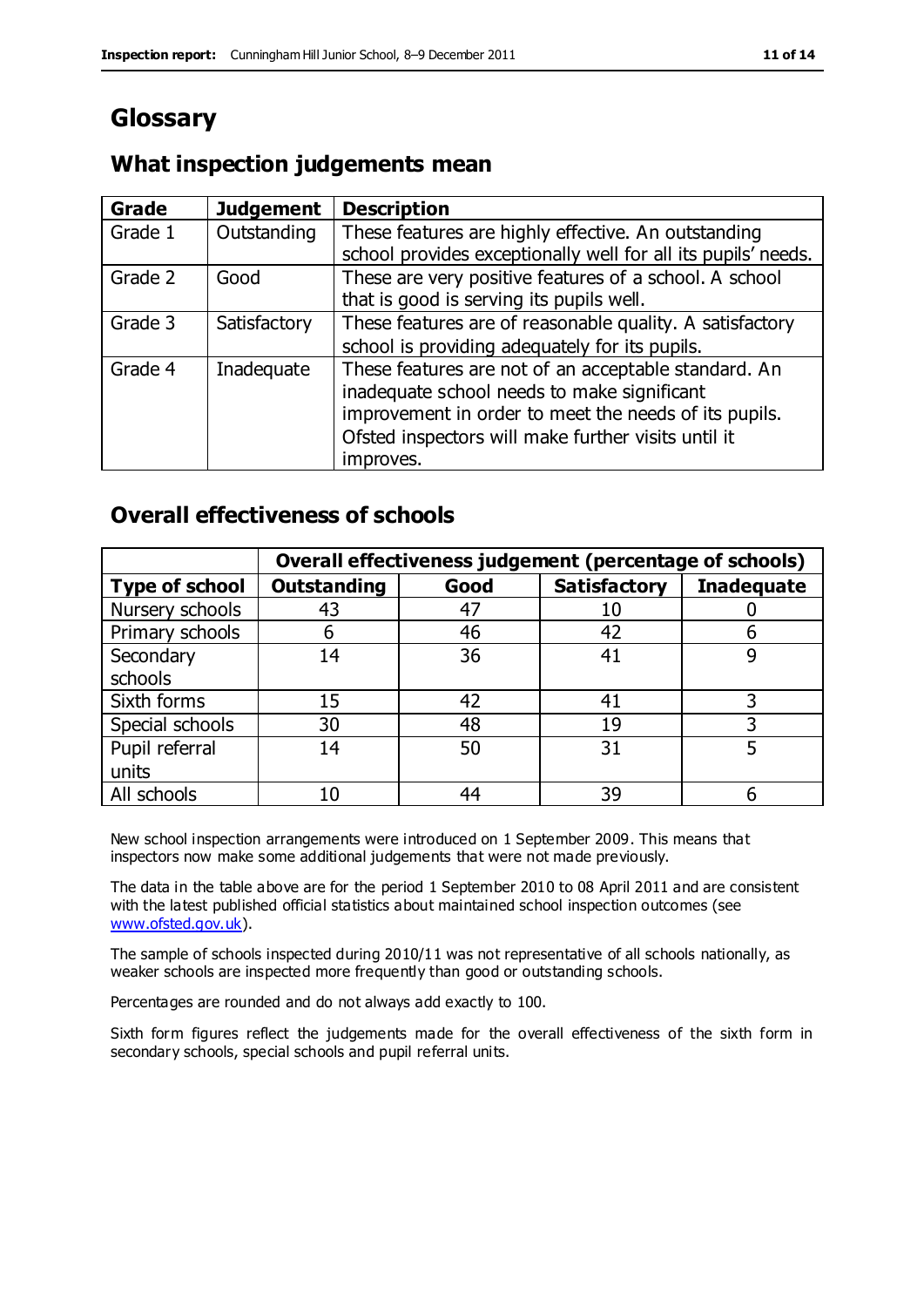# **Common terminology used by inspectors**

| Achievement:                  | the progress and success of a pupil in their<br>learning, development or training.                                                                                                                                                                                                                                           |  |  |
|-------------------------------|------------------------------------------------------------------------------------------------------------------------------------------------------------------------------------------------------------------------------------------------------------------------------------------------------------------------------|--|--|
| Attainment:                   | the standard of the pupils' work shown by test and<br>examination results and in lessons.                                                                                                                                                                                                                                    |  |  |
| Capacity to improve:          | the proven ability of the school to continue<br>improving. Inspectors base this judgement on what<br>the school has accomplished so far and on the<br>quality of its systems to maintain improvement.                                                                                                                        |  |  |
| Leadership and management:    | the contribution of all the staff with responsibilities,<br>not just the headteacher, to identifying priorities,<br>directing and motivating staff and running the<br>school.                                                                                                                                                |  |  |
| Learning:                     | how well pupils acquire knowledge, develop their<br>understanding, learn and practise skills and are<br>developing their competence as learners.                                                                                                                                                                             |  |  |
| <b>Overall effectiveness:</b> | inspectors form a judgement on a school's overall<br>effectiveness based on the findings from their<br>inspection of the school. The following judgements,<br>in particular, influence what the overall<br>effectiveness judgement will be.                                                                                  |  |  |
|                               | The school's capacity for sustained<br>■<br>improvement.<br>Outcomes for individuals and groups of<br>H<br>pupils.<br>The quality of teaching.<br>The extent to which the curriculum meets<br>pupils' needs, including, where relevant,<br>through partnerships.<br>The effectiveness of care, guidance and<br>٠<br>support. |  |  |
| Progress:                     | the rate at which pupils are learning in lessons and<br>over longer periods of time. It is often measured<br>by comparing the pupils' attainment at the end of a<br>key stage with their attainment when they started.                                                                                                       |  |  |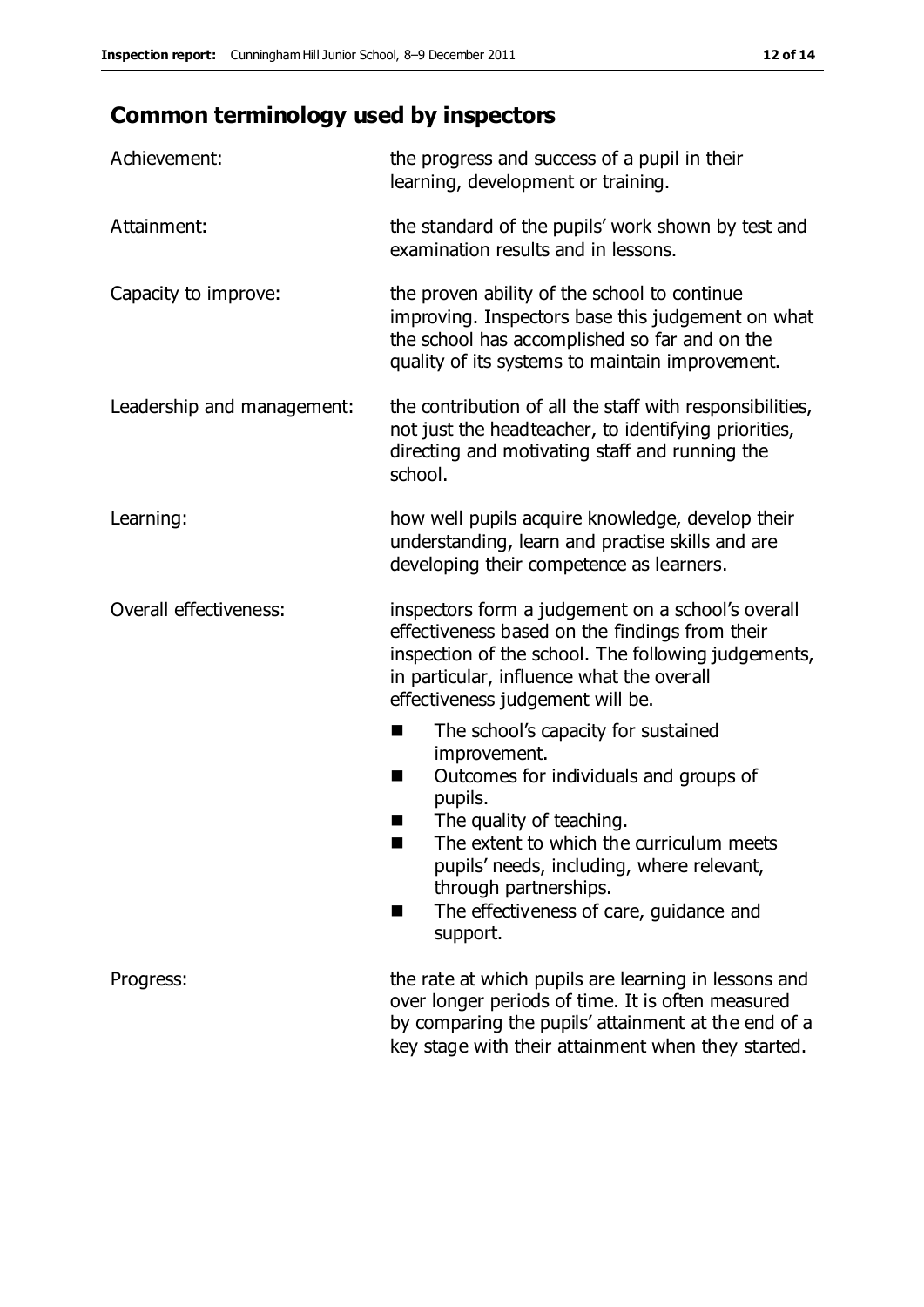#### **This letter is provided for the school, parents and carers to share with their children. It describes Ofsted's main findings from the inspection of their school.**



12 December 2011

Dear Pupils

#### **Inspection of Cunningham Hill Junior School, St Albans, AL1 5QJ**

Thank you very much for making our recent visit to your school such a memorable one. We were extremely impressed by how well you behaved and how polite and courteous you were. You told us about the many things you take responsibility for, such as looking after younger pupils in the infant school. This is highly commendable.

You are clearly proud of your school and enjoy attending. We were also very pleased with the results you achieve in national tests and the amount of progress you make. We enjoyed watching you learn very much. You were a real whizz with the computers. Those of you who made animations and put the voices to them really enjoyed yourselves. You were able to participate in such an exciting lesson because your teachers spend time planning excellent learning opportunities and they have high expectations of what you can achieve.

Your headteacher and the assistant headteachers do a superb job. They want the very best for you all. That is why we think your school is outstanding; that means it is brilliant in many ways. It has made excellent improvements since the inspectors came the last time. Even outstanding schools have some things they should improve upon. We have asked your school to help the governing body to really check out the school's work more closely and to know whether what the school is doing is working. We have also asked the headteacher to continue what she is doing to help individual teachers make all their lessons outstanding. Finally, we have asked that the school provides you with more opportunities to develop your understanding of different cultures. You can help too by always doing your best.

Once again, it was a pleasure to visit your school and we wish you all the very best for the future.

Yours sincerely

Glynis Bradley-Peat Lead inspector